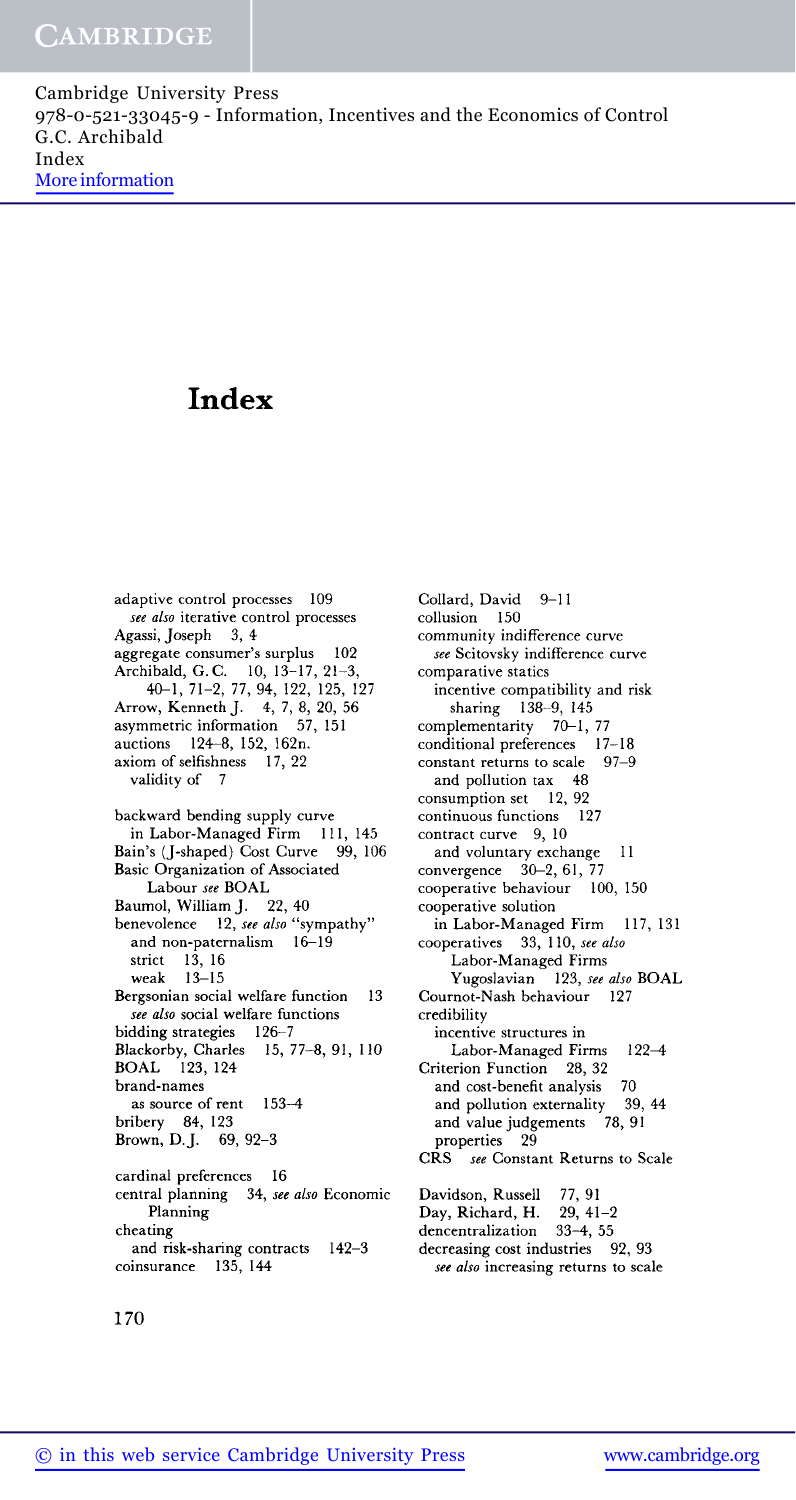distributional issues *see* extended preferences *and* "sympathy" Domar, Evsey, D. 57-8, 60, 82 Donaldson, David 10, 13-17, 21-3, 71-2, 77-8, 94, 110 Eaton, B. Curtis 101 Economic Planning 27<br>requirements of 29-30 requirements of economic rent as source of tax 149-53 "economics of socialism" 58 economies of scale 104 Edgeworth, Francis 7-9, 11-14, 16, 20 effort-aversion 68-9, 91, 144 ELMF and risk sharing 130-48, 16In. and union activity 115-16 innovation in 114-15 Mill's view 110-11 viability of 111 envy 21-3 Eswaran, Mukesh 6, 123 extended preferences 5, 7-23, 91 fair allocation defined 21 in production economy 22, 160n. with endogenous envy 22 feed-back control 27-36 First Best 70 and risk 68 in ELMF 111 in presence of monopoly 71-2 with adaptive control 109 First Theorem of Welfare Economics 7 and axiom of selfishness 8 fishery management as control problem 79-80 free-rider problem 110-11 and Labor-Managed Firms 117-29 golden rule as defense of non-paternalism 21 Goldman, Steven M. 22, 23 "grand utility functions" . 9 *see also* social welfare functions Grossman, Sanford, J. 133,140 Groves, Theodore 38-40, 51 Guesnerie, Roger 72-3, 92 Harberger, Arnold C. 150-1, 153-4

51

Hart, O. 105-6, 133, 140 Heal, G. M. 69, 92-3 Heller, Walter P. 49 Hicksian compensating variation 110 hill-climbing technique 28, 51 and strategic behaviour 33, 52 holism as methodology  $3-4$ <br>olmstrom, B.  $120-2$ Holmstrom, B. human capital 113 "Illyria" 110, 133, 141, 144 *see also* **ELMF** implicit contracts 124-5 imperfect information and truth revelation 150-1 incentive compatibility 5-6, 47, 88, 112 and control processes 31 and risk sharing contracts 130, 133, 135-42, 145-8 "incentive problem for a Soviet-style manager" *see* Lerner's Problem incentive structures 30 and managerial objectives 34 for Pareto-efficiency in Labor-Managed Firm 120-9 for public sector managers 82-8 income distribution 102 income effects 29 increasing returns to scale 91, 98 and divorce between efficiency and equity 95, 99-101 individual preferences 3 and decision-making 4 problem of aggregation 4 individualism and self-interest 3-4 as methodology 5 indivisibilities *see also* non-convexities in technology 29, 51 interdependent preferences *see* extended preferences irreversibilities 29 in pollution abatement technology iterative control processes and decentralisation 31 and public enterprises 80-8, 158n. and second-best solutions 70-8 applied to externalities 37-54 applied to Lerner's Problem 60-1 in General Equilibrium model 72-6 monotonicity vs. strategic behavior 63-5

**Index 171**

Harris, Richard G. 81, 84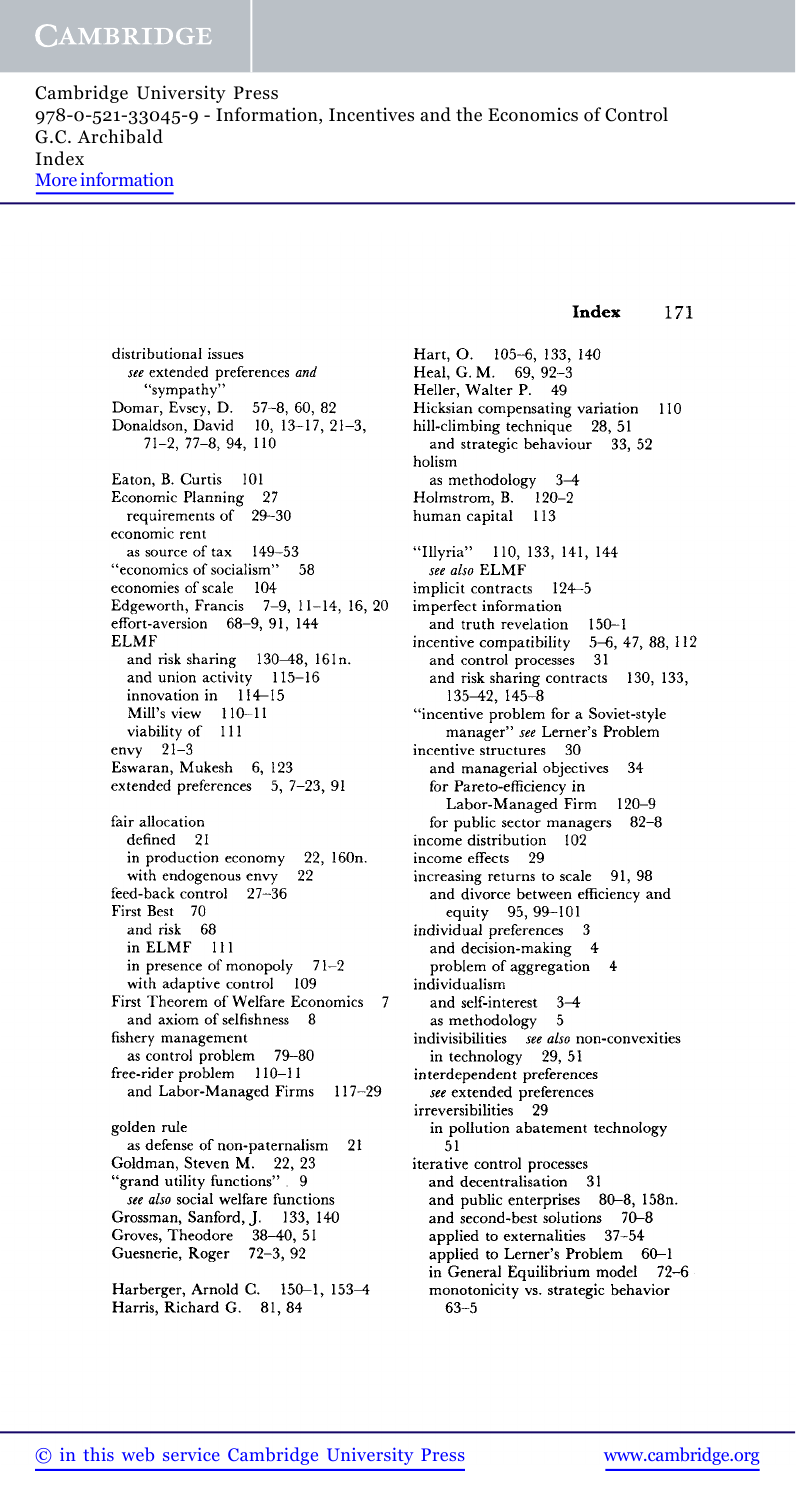## **172 Index**

iterative control processes *(cont.)* properties of 31-3 requirements of 30-1 Kihlstrom, Richard, E. Kotwal, Ashok 6, 123 143 Labor-Managed Firms 110-16 and Pareto-efficiency 117-29 and risk 130-44 economy of *see* ELMF Laffont, Jean-Jacques 72-3, 143 Lagrange multiplier 74 Lancaster, K.J. 52, 71, 74, 76 Lange, Oscar 55 Lemche, S. *Q.* 13, 15, 17-19 Lerner's Problem 55-69, 91 limited information and incentives in Labor-Managed Firms 128-9 Lipsey, Richard G. 52, 71, 74, 76, 101 LMFs *see* Labor-Managed Firms Loeb, Martin 38, 51 lump-sum tax 93 McLeod, W. Bentley 122, 124-5 Malinvaud, E. 30, 126 marginal cost pricing 56 and non-convexities 69, 104 as target in oligopolistic industry 81-2 market failure in TV broadcasting 84—5 MES *see* minimum efficient scale Mill,J.S. 10, 14, 110-11 minimum efficient scale 99-100, 102, 104, 106 Miyazaki, H. 111-13 monism 4 monopolistic competition 103 and spatial economics 159n. asymptotic properties 105 monotonicity 30-2 moral hazard 68, 130-1, 134 Nash Equilibrium in Labor-Managed Firms 119-20, 125, 128 natural resources 152 Neary, Hugh M. 57, 111-12, 122, 125, 127, 133 Nelson, Richard R. 34, 51 "no-twisting theorem" 10

non-convexities 56 and pollution externalities 49-51 and product choice 95-106 in technology 49, 59, 91-4 non-cooperative equilibrium 47 *see also* prisoner's dilemma "non-paternalist condition" 11-13, 91 and benevolence 16-19 and separability 14 defined 10, 18 justification 20-1 with public goods 19-20 orderings complete 12 intransitive 110 transitive 92 ordinal preferences 116 Pareto-efficiency in Labor-Managed Firms 118-19 Pareto-improvement 71, 92, 111 actual vs. potential 109-10 Pareto-optimal redistribution 23 partial equilibrium analysis 91, 97, 99, 133 Pazner, E. A. 22 Peacock, Sir Alan 85, 88 perfect information 150 Phillips, A. W. 35 Phillips' controls 34—6 planning algorithm 38 for control of pollution externality 44-7 pollution abatement technology 41 pollution externality 39-41 properties of control process 53-4 pollution tax and information requirements 37-8,  $40 - 1$ and strategic behaviour 47 distributional effects 156n. optimal 39 preferences 96, 100, 106 weakly separable 14 Winter's condition 13 principal-agent problem 6, 35, 68, 133 contrasted with Lerner's Problem 56-60 prisoner's dilemma 110, 117 and pollution tax 47 producer-producer externality *see* polution externality